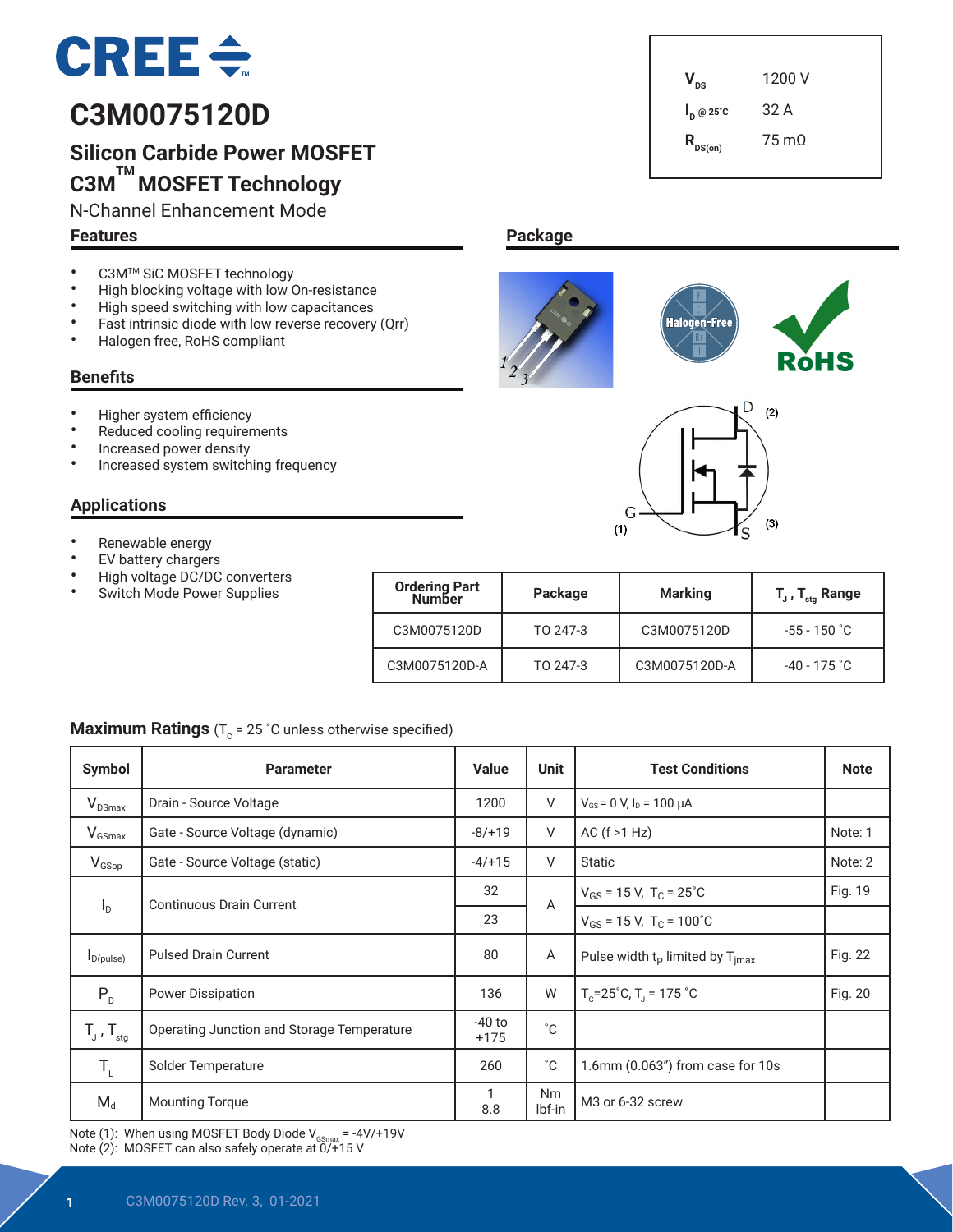# **CREE ÷**

| <b>Symbol</b>             | <b>Parameter</b>                           | Min. | Typ.           | Max. | <b>Unit</b> | <b>Test Conditions</b>                                                              | <b>Note</b>    |
|---------------------------|--------------------------------------------|------|----------------|------|-------------|-------------------------------------------------------------------------------------|----------------|
| $V_{\text{(BR)DSS}}$      | Drain-Source Breakdown Voltage             | 1200 |                |      | $\vee$      | $V_{GS}$ = 0 V, $I_D$ = 100 $\mu$ A                                                 |                |
|                           |                                            | 1.8  | 2.5            | 3.6  | $\vee$      | $V_{DS} = V_{GS}$ , $I_D = 5$ mA                                                    |                |
| $V_{GS(th)}$              | <b>Gate Threshold Voltage</b>              |      | 2.2            |      | $\vee$      | $V_{DS} = V_{GS}$ , $I_D = 5$ mA, $T_J = 175$ °C                                    | Fig. 11        |
| $I_{DSS}$                 | Zero Gate Voltage Drain Current            |      | $\mathbf{1}$   | 100  | uА          | $V_{DS}$ = 1200 V, $V_{GS}$ = 0 V                                                   |                |
| lgss                      | Gate-Source Leakage Current                |      | 10             | 250  | nA          | $V_{GS}$ = 15 V, $V_{DS}$ = 0 V                                                     |                |
|                           | Drain-Source On-State Resistance           |      | 75             | 90   | $m\Omega$   | $V_{GS}$ = 15 V, $I_D$ = 20 A                                                       | Fig. 4,        |
| $R_{DS(on)}$              |                                            |      | 120            |      |             | $V_{GS}$ = 15 V, I <sub>D</sub> = 20A, T <sub>J</sub> = 175°C                       | 5, 6           |
| $g_{fs}$                  | Transconductance                           |      | 12             |      | S           | $V_{DS}$ = 20 V, $I_{DS}$ = 20 A                                                    | Fig. 7         |
|                           |                                            |      | 13             |      |             | $V_{DS}$ = 20 V, $I_{DS}$ = 20 A, T <sub>J</sub> = 175°C                            |                |
| $C_{iss}$                 | Input Capacitance                          |      | 1390           |      |             |                                                                                     |                |
| $C_{\rm oss}$             | <b>Output Capacitance</b>                  |      | 58             |      | pF          | $V_{GS}$ = 0 V, $V_{DS}$ = 1000 V                                                   | Fig. 17,<br>18 |
| $C_{\text{rss}}$          | Reverse Transfer Capacitance               |      | $\overline{2}$ |      |             | $f = 1$ MHz<br>$V_{AC}$ = 25 mV                                                     |                |
| $E_{\rm oss}$             | C <sub>oss</sub> Stored Energy             |      | 33             |      | μJ          |                                                                                     | Fig. 16        |
| $E_{ON}$                  | Turn-On Switching Energy (SiC Diode FWD)   |      | 564            |      |             | $V_{DS}$ = 800 V, V <sub>GS</sub> = -4 V/15 V, I <sub>D</sub> = 20A,                | Fig. 26,<br>29 |
| EOFF                      | Turn Off Switching Energy (SiC Diode FWD)  |      | 186            |      | μJ          | $R_{G(\text{ext})} = 0Ω$ , L= 157 μH, T <sub>J</sub> = 150°C                        |                |
| $E_{ON}$                  | Turn-On Switching Energy (Body Diode FWD)  |      | 924            |      | μJ          | $V_{DS}$ = 800 V, V <sub>GS</sub> = -4 V/15 V, I <sub>D</sub> = 20A,                | Fig. 26,<br>29 |
| $E_{OFF}$                 | Turn Off Switching Energy (Body Diode FWD) |      | 162            |      |             | $R_{G(\text{ext})} = 0Ω$ , L= 157 μH, T <sub>J</sub> = 150°C                        |                |
| $t_{d(on)}$               | Turn-On Delay Time                         |      | 56             |      |             |                                                                                     |                |
| $t_{r}$                   | <b>Rise Time</b>                           |      | 17             |      |             | $V_{DD}$ = 800 V, $V_{GS}$ = -4 V/15 V<br>$I_D = 20$ A, $R_{G(ext)} = 0$ $\Omega$ , | Fig. 27,       |
| $t_{d(off)}$              | Turn-Off Delay Time                        |      | 32             |      | ns          | Timing relative to $V_{ns}$<br>Inductive load                                       | 28             |
| $t_f$                     | <b>Fall Time</b>                           |      | 13             |      |             |                                                                                     |                |
| $R_{\text{G(int)}}$       | Internal Gate Resistance                   |      | 9.0            |      | Ω           | $f = 1$ MHz, $V_{AC} = 25$ mV                                                       |                |
| $Q_{qs}$                  | Gate to Source Charge                      |      | 17             |      |             | $V_{DS}$ = 800 V, $V_{GS}$ = -4 V/15 V                                              |                |
| $Q_{gd}$                  | Gate to Drain Charge                       |      | 20             |      | nC          | $I_D = 20 A$                                                                        | Fig. 12        |
| $\mathsf{Q}_{\texttt{g}}$ | <b>Total Gate Charge</b>                   |      | 54             |      |             | Per IEC60747-8-4 pg 21                                                              |                |

## **Electrical Characteristics**  $(T_c = 25^\circ C \text{ unless otherwise specified})$

**Reverse Diode Characteristics** (T<sub>c</sub> = 25°C unless otherwise specified)

| Symbol                  | <b>Parameter</b>                        | Typ. | Max. | <b>Unit</b> | <b>Test Conditions</b>                                                                                                | <b>Note</b>      |
|-------------------------|-----------------------------------------|------|------|-------------|-----------------------------------------------------------------------------------------------------------------------|------------------|
| $V_{SD}$                |                                         | 4.5  |      | V           | $V_{\text{cs}}$ = -4 V, $I_{\text{sn}}$ = 10 A                                                                        | Fig. 8,<br>9, 10 |
|                         | Diode Forward Voltage                   | 4.0  |      | V           | $V_{cs}$ = -4 V, I <sub>sp</sub> = 10 A, T <sub>i</sub> = 175 °C                                                      |                  |
| $\mathsf{I}_\mathsf{S}$ | <b>Continuous Diode Forward Current</b> |      | 26   | A           | $V_{\text{gs}}$ = -4 V, T <sub>1</sub> = 25 °C                                                                        | Note 1           |
| Is, pulse               | Diode pulse Current                     | 80   |      | A           | $V_{\text{es}}$ = -4 V, pulse width t <sub>p</sub> limited by T <sub>imax</sub>                                       | Note 1           |
| $L_{rr}$                | Reverse Recover time                    | 48   |      | ns          |                                                                                                                       |                  |
| $Q_{rr}$                | Reverse Recovery Charge                 | 279  |      | nC          | $V_{\text{gs}}$ = -4 V, I <sub>sp</sub> = 20 A, V <sub>R</sub> = 800 V<br>dif/dt = 2800 A/µs, T <sub>1</sub> = 150 °C | Note 1           |
| 'rm                     | Peak Reverse Recovery Current           | 9    |      | A           |                                                                                                                       |                  |

#### **Thermal Characteristics**

| <b>Symbol</b>                             | . Parameter                                 | Typ. | Max. | <b>Unit</b>   | <b>Test Conditions</b> | <b>Note</b> |
|-------------------------------------------|---------------------------------------------|------|------|---------------|------------------------|-------------|
| $\mathsf{R}_{\theta\mathsf{J}\mathsf{C}}$ | Thermal Resistance from Junction to Case    | 0.97 | . .  | $\degree$ C/W |                        |             |
| $R_{\theta$ JA                            | Thermal Resistance From Junction to Ambient |      | 40   |               |                        | Fig. 21     |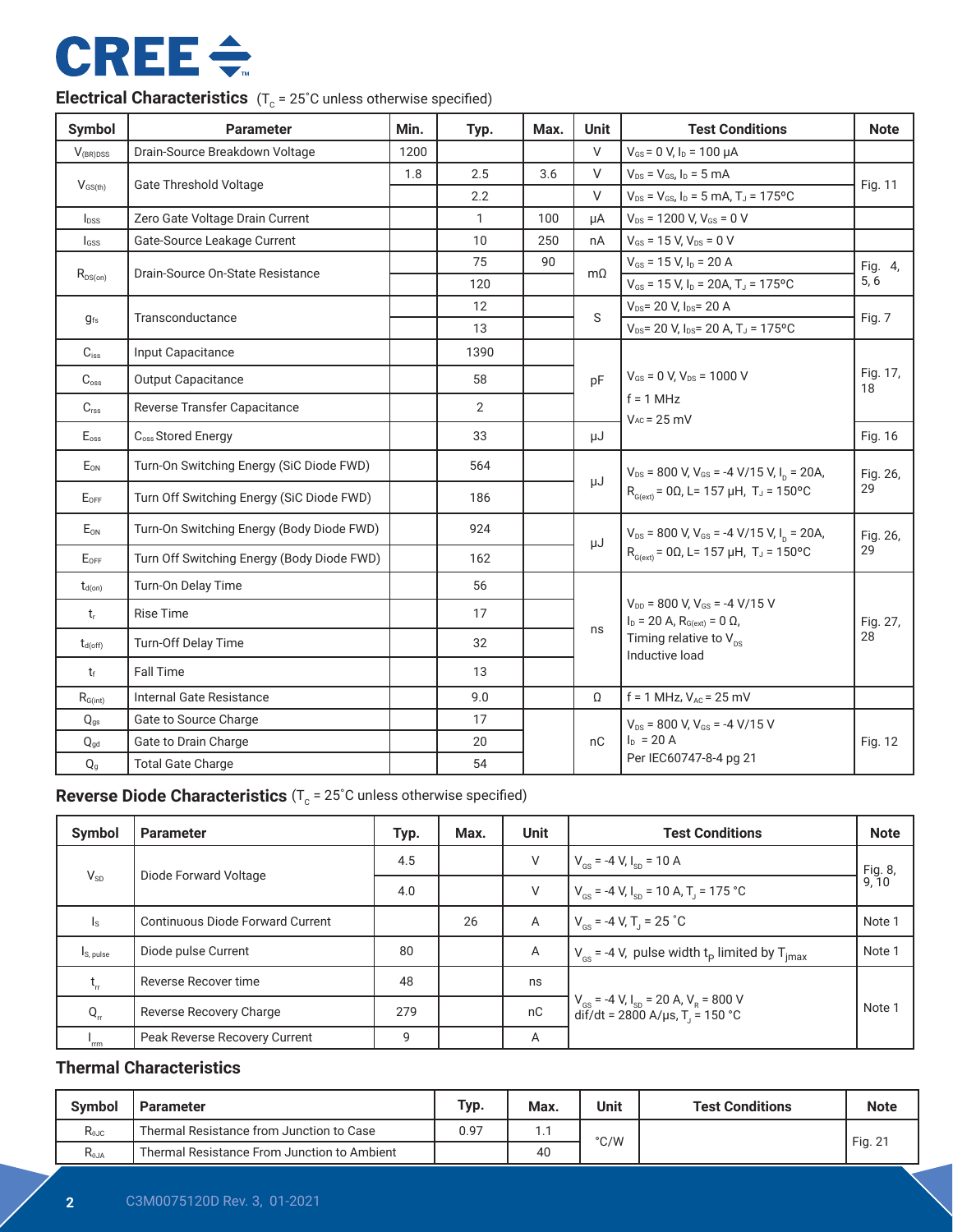



Figure 1. Output Characteristics  $T_J = -40$  °C



Figure 3. Output Characteristics  $T_J$  = 175 °C















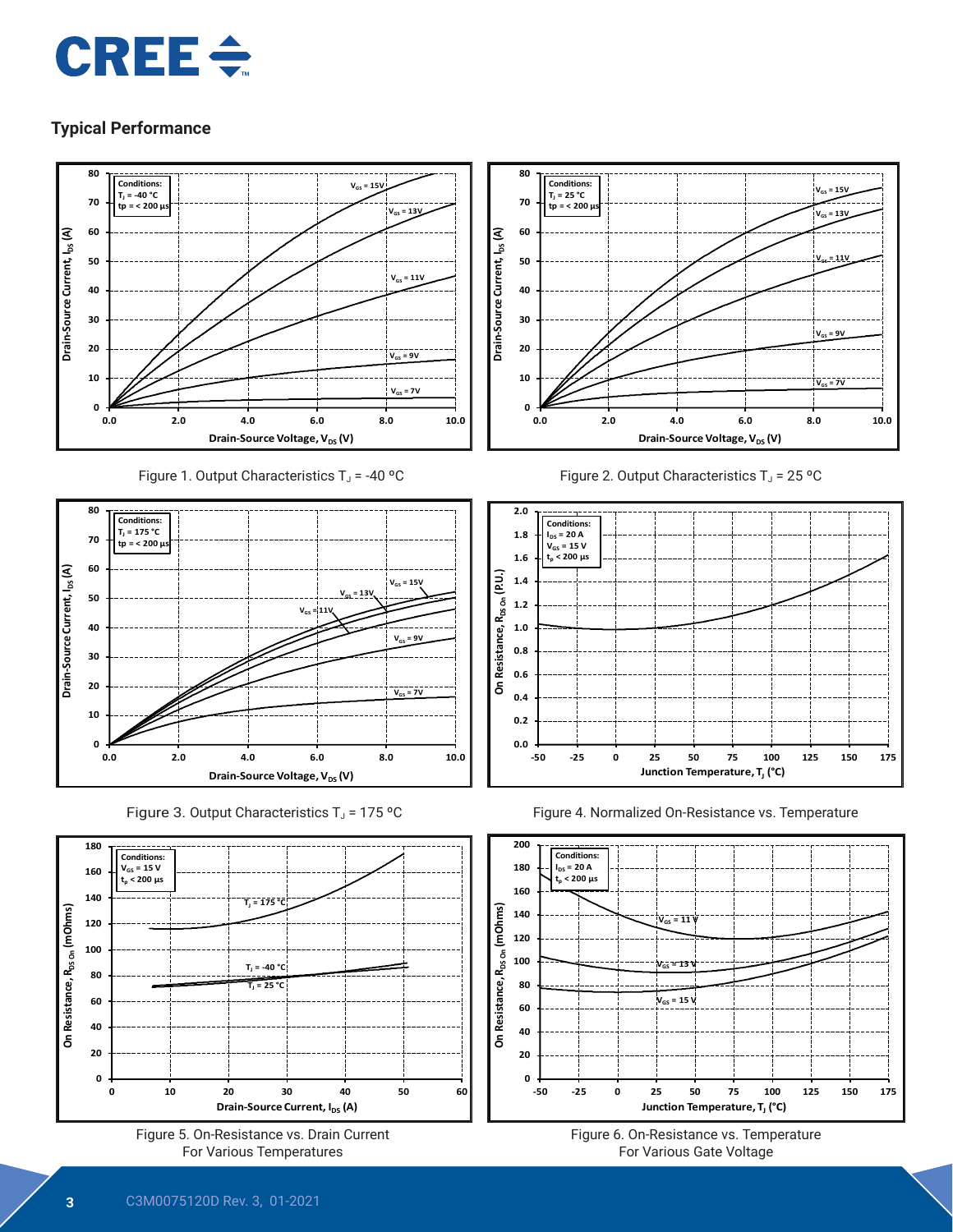











Figure 11. Threshold Voltage vs. Temperature Figure 12. Gate Charge Characteristics







Figure 10. Body Diode Characteristic at 175 ºC



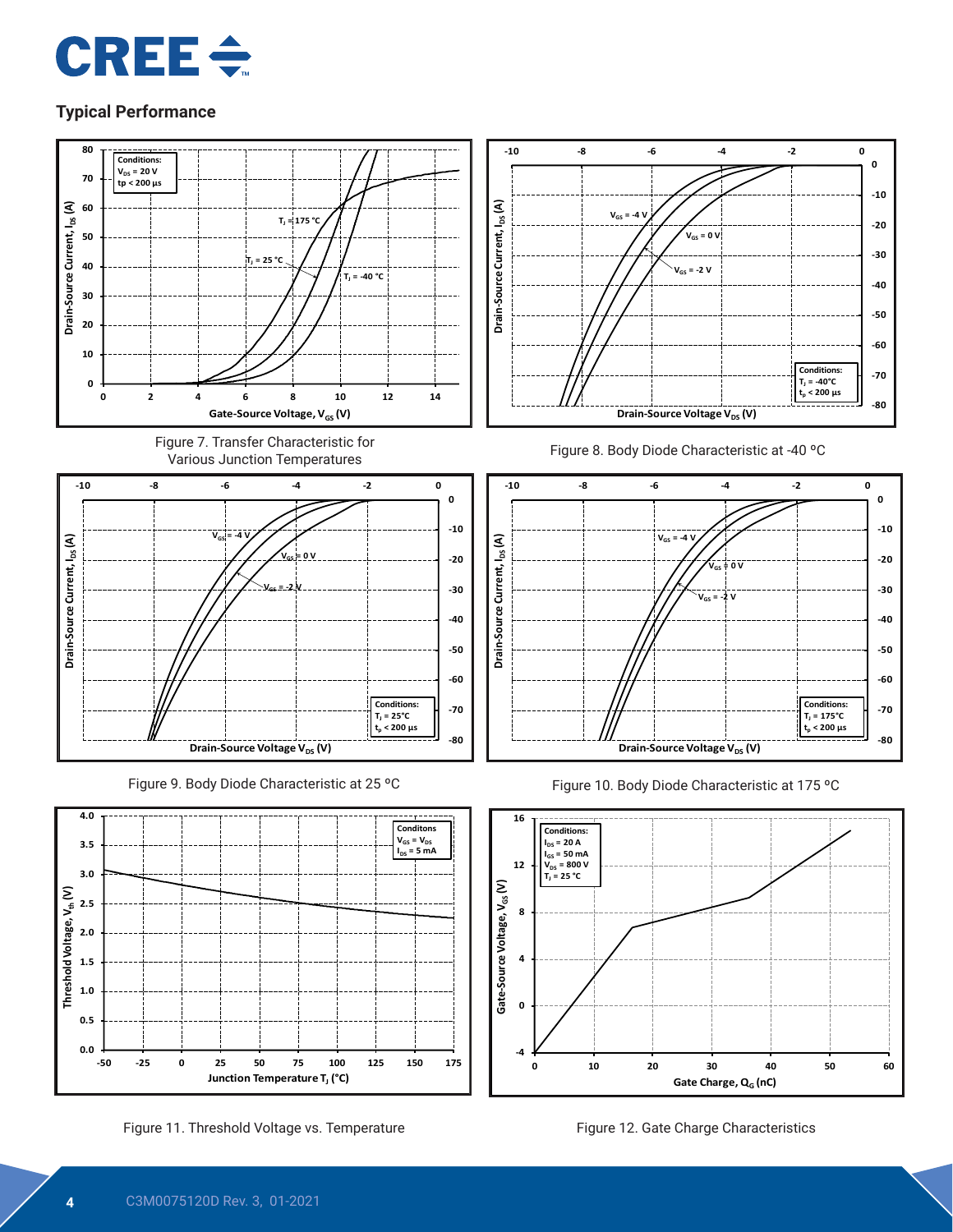



Figure 13. 3rd Quadrant Characteristic at -40 ºC



Figure 15. 3rd Quadrant Characteristic at 175 ºC











Figure 16. Output Capacitor Stored Energy



**Figure 18. Capacitances vs. Drain-Source** Voltage (0 - 1000V)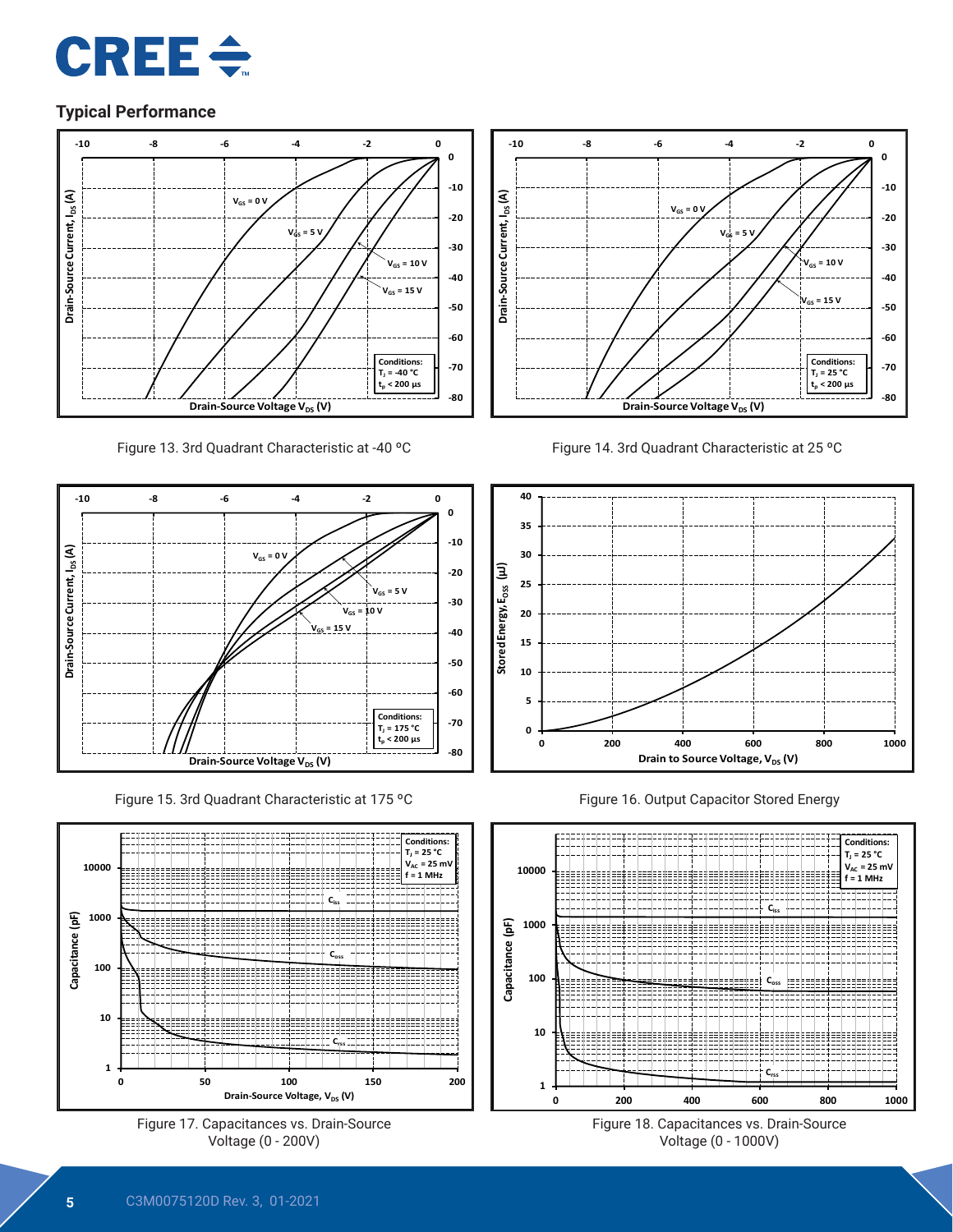











**100 µs**

**10 µs**

**1 ms**

**100 m** 



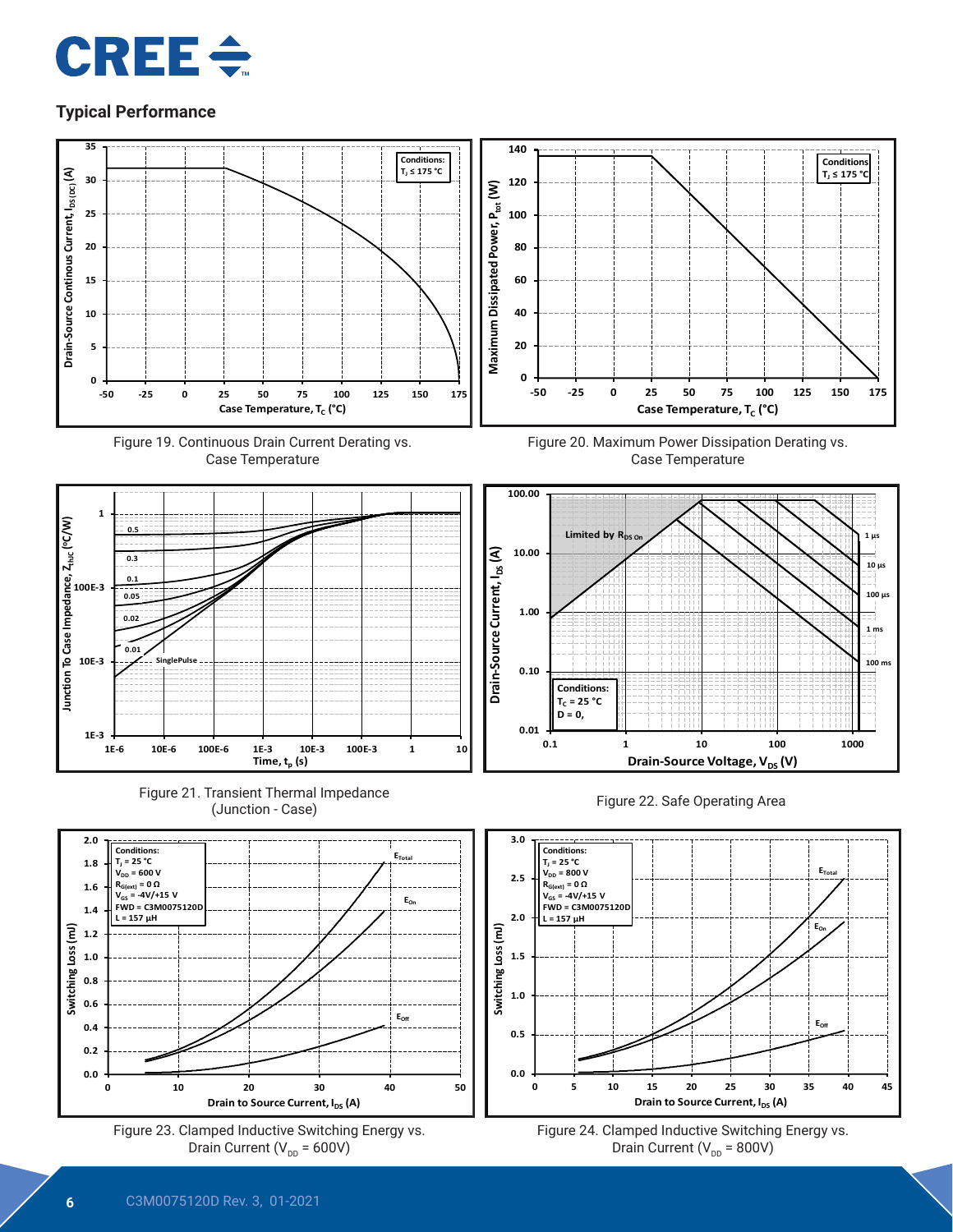



Figure 25. Clamped Inductive Switching Energy vs.  $R_{G(\text{ext})}$ 



Figure 27. Switching Times vs.  $R_{G(ext)}$ 



Figure 26. Clamped Inductive Switching Energy vs. **Temperature** 



Figure 28. Switching Times Definition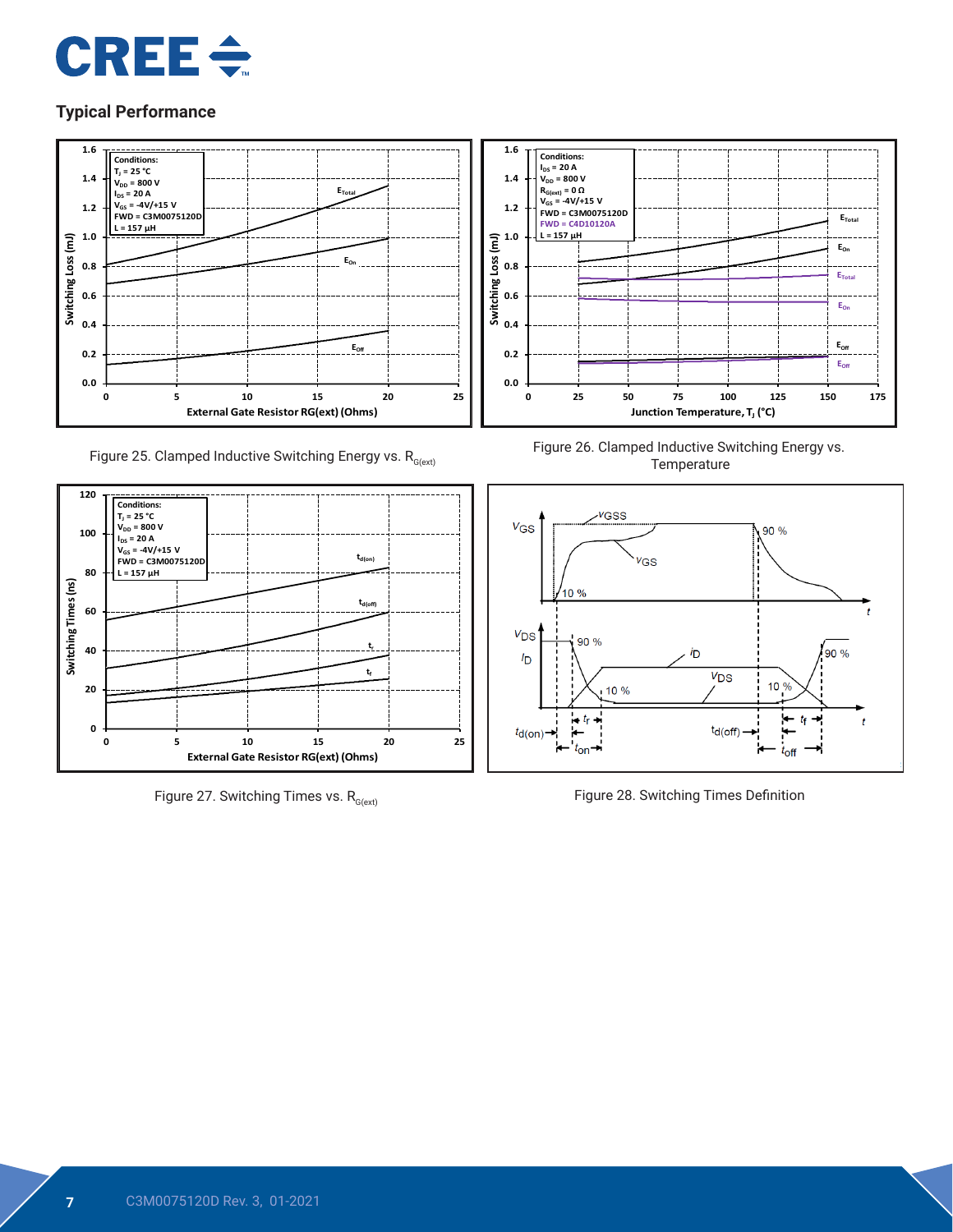

## **Test Circuit Schematic**



Figure 29. Clamped Inductive Switching Waveform Test Circuit

Note (3): Turn-off and Turn-on switching energy and timing values measured using SiC MOSFET Body Diode as shown above.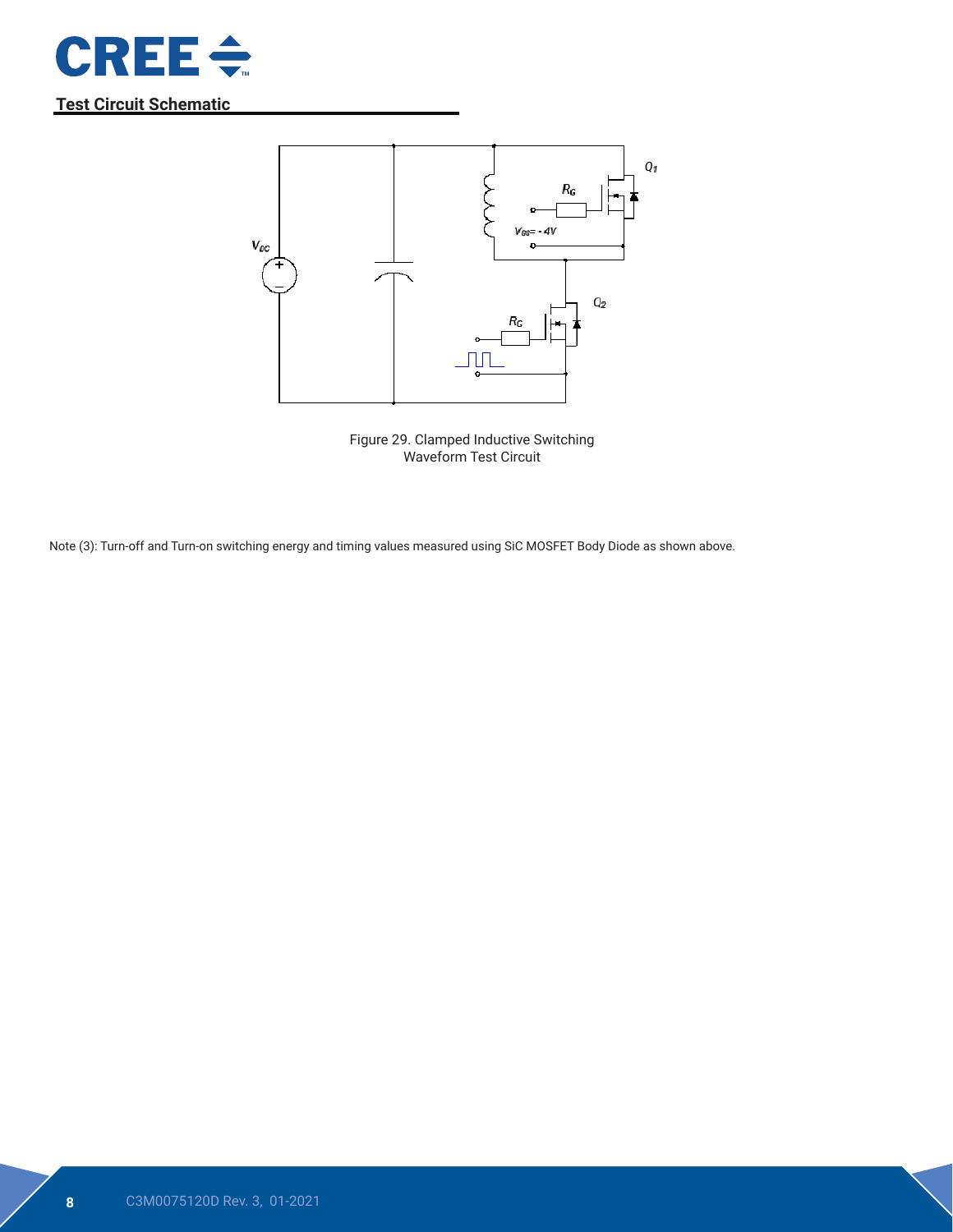

### **Package Dimensions**

# Package TO-247-3



|                | <b>MILLIMETERS</b> |              | <b>INCHES</b> |            |  |  |
|----------------|--------------------|--------------|---------------|------------|--|--|
| <b>SYM</b>     | <b>MIN</b>         | <b>MAX</b>   | <b>MIN</b>    | <b>MAX</b> |  |  |
| A              | 4.83               | 5.21         | .190          | .205       |  |  |
| A1             | 2.29               | 2.54         | .090          | .100       |  |  |
| A2             | 1.91               | 2.16         | .075          | .085       |  |  |
| b              | 1.07               | 1.33         | .042          | .052       |  |  |
| b1             | 1.91               | 2.41         | .075          | .095       |  |  |
| b3             | 2.87               | 3.38         | .113          | .133       |  |  |
| $\mathbf c$    | 0.55               | 0.68         | .022          | .027       |  |  |
| D              | 20.80              | 21.10        | .819          | .831       |  |  |
| D1             | 16.25              | 17.65        | .640          |            |  |  |
| D <sub>2</sub> | 0.95               | 1.25         | .037          | .049       |  |  |
| E              | 15.75              | 16.13        | .620          |            |  |  |
| E1             | 13.10              | 14.15        | .516          | .557       |  |  |
| E2             | 3.68               | 5.10         | .145          | .201       |  |  |
| E3             | 1.00               | 1.90         | .039          | .075       |  |  |
| E <sub>4</sub> | 12.38              | 13.43        | .487          | .529       |  |  |
| e              | 5.44 BSC           |              | .214 BSC      |            |  |  |
| ${\bf N}$      | 3                  |              | 3             |            |  |  |
| L              | 19.81              | 20.32        | .780          | .800       |  |  |
| L1             | 4.10               | 4.40         | .161          | .173       |  |  |
| øΡ             | 3.51               | 3.65         | .138          | .144       |  |  |
| Q              | 5.49               | 6.00         | .216          | .236       |  |  |
| $\mathbf S$    | 6.04               | 6.30<br>.238 |               | .248       |  |  |
| T              | 17.5° REF.         |              |               |            |  |  |
| W              | $3.5^{\circ}$ REF. |              |               |            |  |  |
| X              | 4° REF.            |              |               |            |  |  |

COMPANY ASE Weihai

Pinout Information:

DWG NO. 98WHP03165A

|  |  |  |  | $Pin 1 = Gate$ |
|--|--|--|--|----------------|
|--|--|--|--|----------------|

- Pin 2,  $4 = \text{Drain}$
- Pin  $3 =$  Source

TITLE:

## **Recommended Solder Pad Layout**